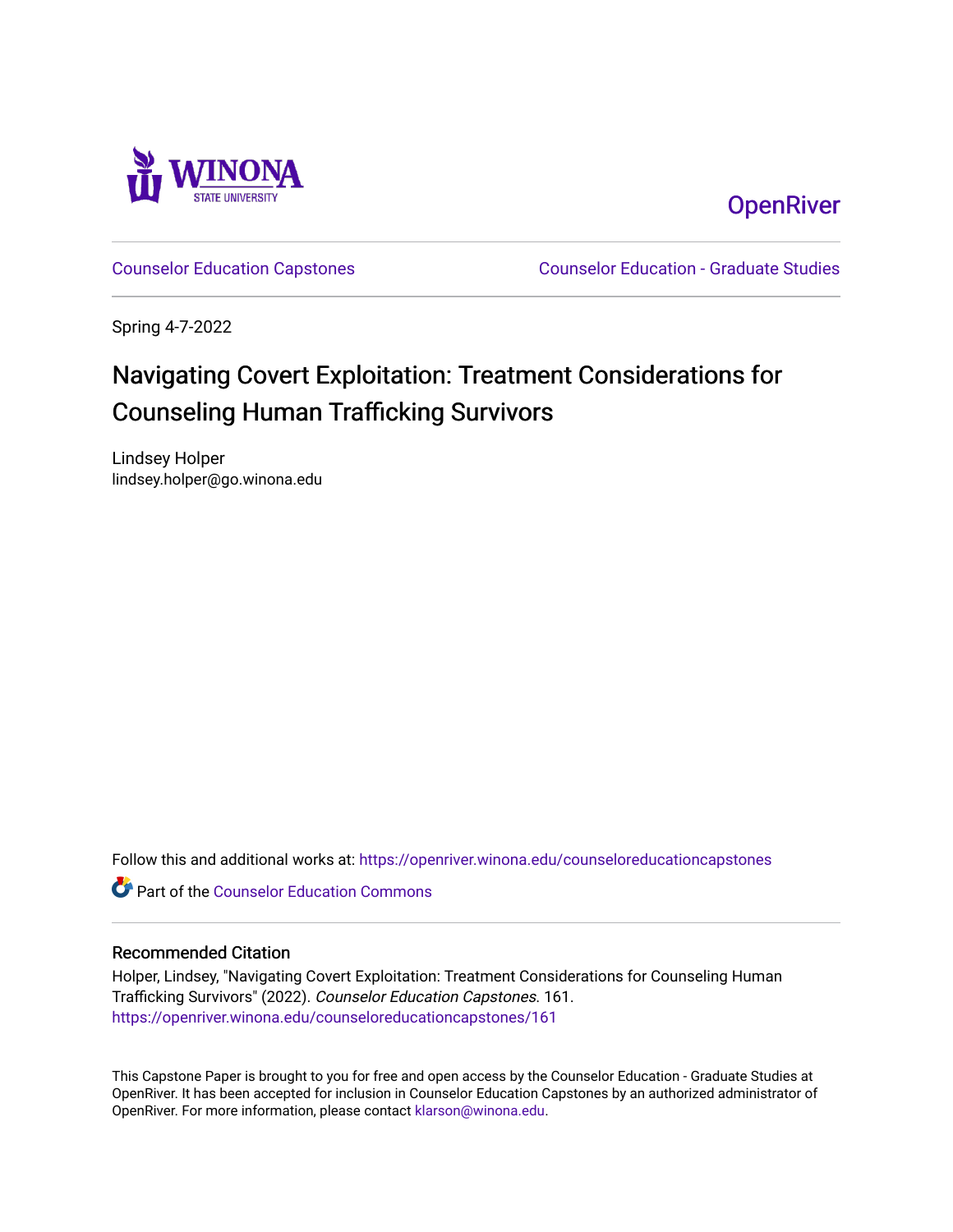Navigating Covert Exploitation: Treatment Considerations

for Counseling Human Trafficking Survivors

Lindsey Holper

A Capstone Project submitted in partial fulfillment of the

requirements for the Master of Science Degree in

Counselor Education at

Winona State University

Spring 2022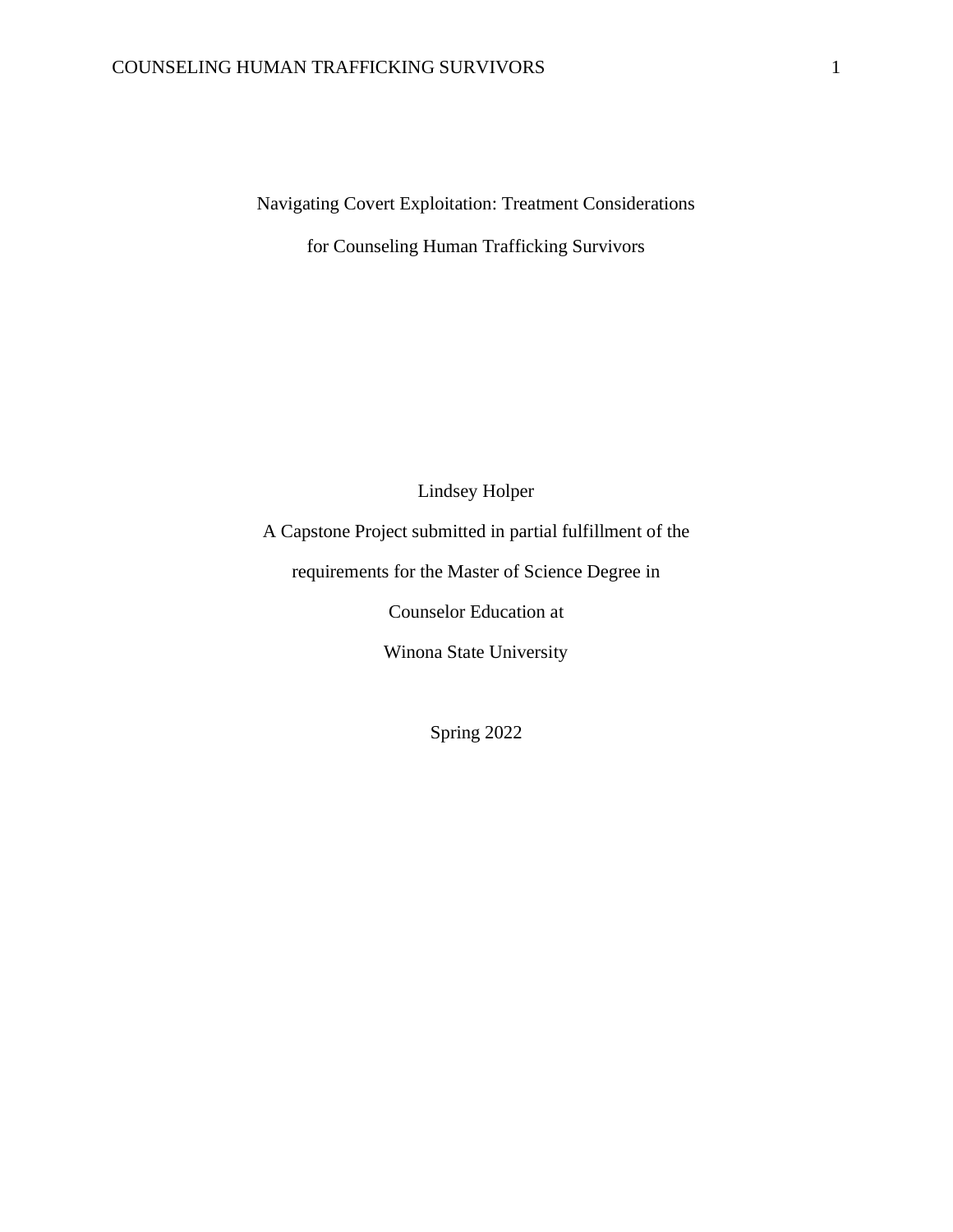Winona State University

College of Education

Counselor Education Department

CERTIFICATE OF APPROVAL

\_\_\_\_\_\_\_\_\_\_\_\_\_\_\_\_\_\_\_\_\_\_\_\_\_\_

#### CAPSTONE PROJECT

\_\_\_\_\_\_\_\_\_\_\_\_\_\_\_\_\_\_\_

Navigating Covert Exploitation: Treatment Considerations

for Counseling Human Trafficking Survivors

This is to certify that the Capstone Project of

Lindsey Holper

Has been approved by the faculty advisor and the CE 695 – Capstone Project

Course Instructor in partial fulfillment of the requirements for the

Master of Science Degree in

Counselor Education

Capstone Project Supervisor: Anquinetta V. Calhoun, Ph.D.

Anguinitta V. Calhoun

Signature

Approval Date: 7 April 2022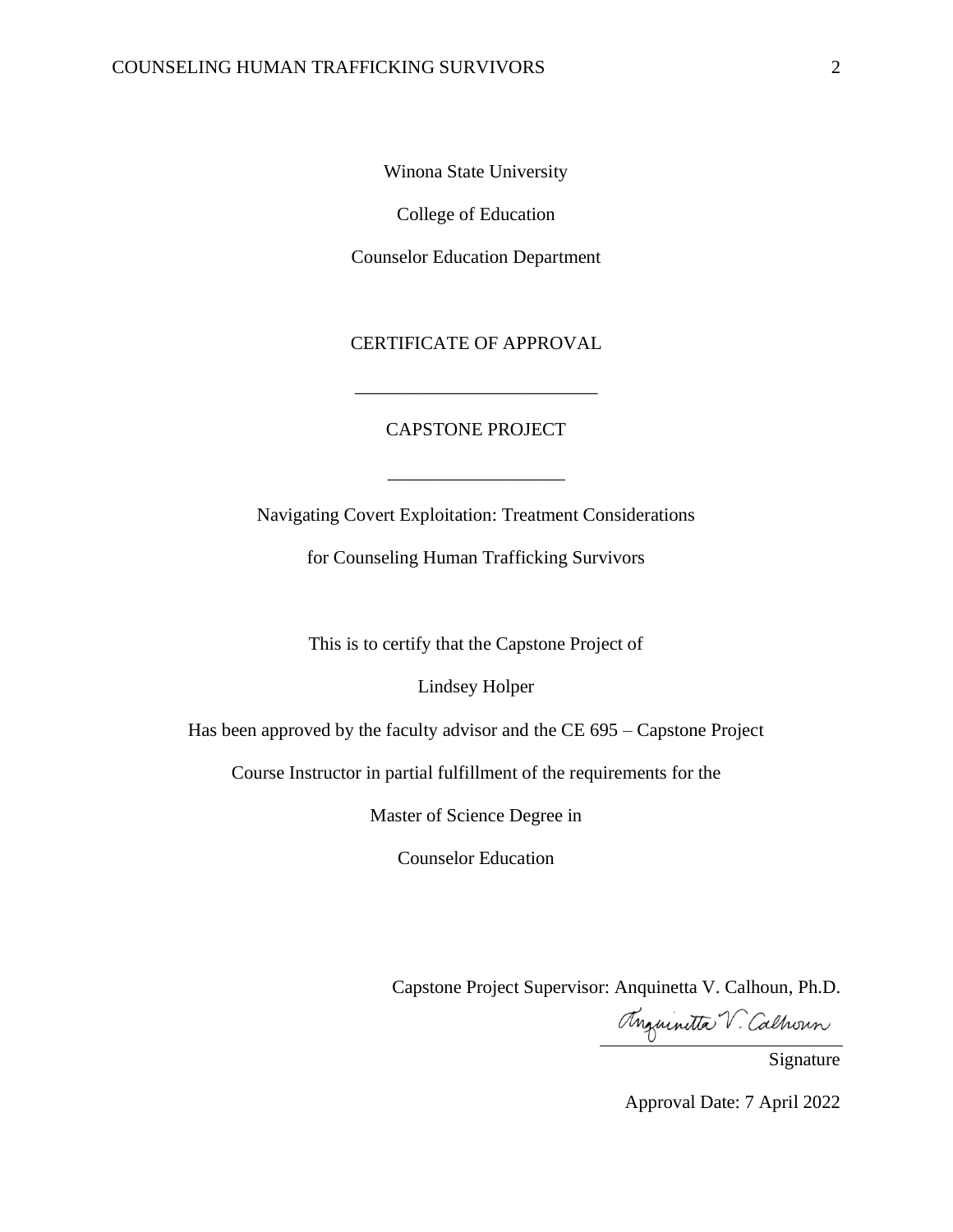#### **Abstract**

Human trafficking is a pervasive form of modern-day slavery. Despite increased resources being devoted to fighting these atrocities, human trafficking numbers are rising (United Nations Office on Drugs and Crime, 2018). Unfortunately, due to the covert, criminal nature of exploitation, research regarding human trafficking and its impact on survivors has been limited. This literature review seeks to aid mental health counselors in their treatment of human trafficking survivors by garnering an understanding of the complex mental health needs of trafficking survivors by exploring biological, genetic, and psychosocial influences that increase their susceptibility to the development of mental health concerns. This review also aims to identify the most prevalent mental health concerns of survivors. A discussion regarding the relevancy of findings, how they may guide treatment in the field of mental health counseling, research limitations, and advocacy needs follows.

*Keywords:* human trafficking, exploitation, counseling, treatment considerations, psychological implications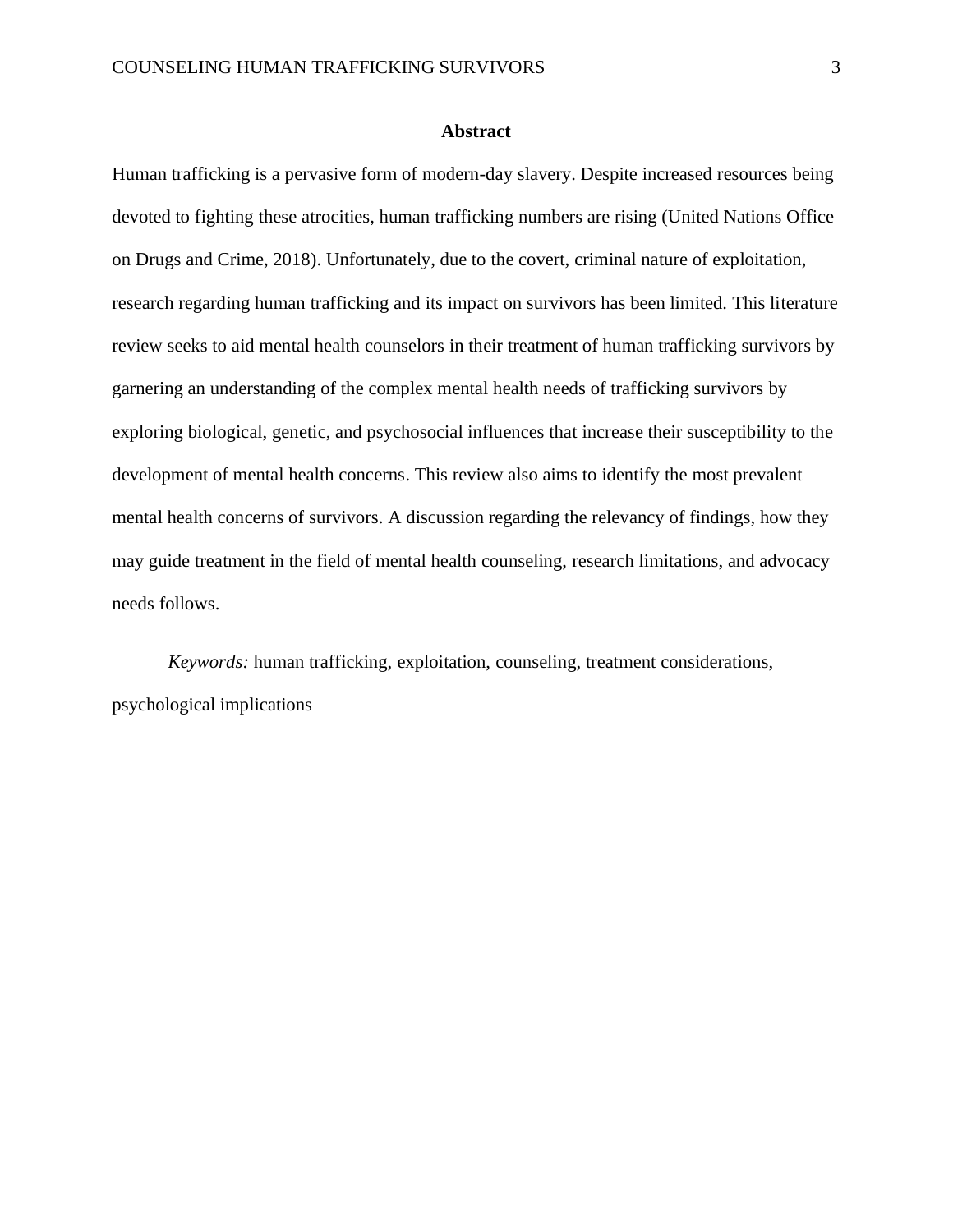### Contents

| Biological, Genetic, and Psychosocial Influences on the Development of Mental |
|-------------------------------------------------------------------------------|
|                                                                               |
|                                                                               |
|                                                                               |
|                                                                               |
|                                                                               |
|                                                                               |
|                                                                               |
|                                                                               |
|                                                                               |
|                                                                               |
|                                                                               |
|                                                                               |
|                                                                               |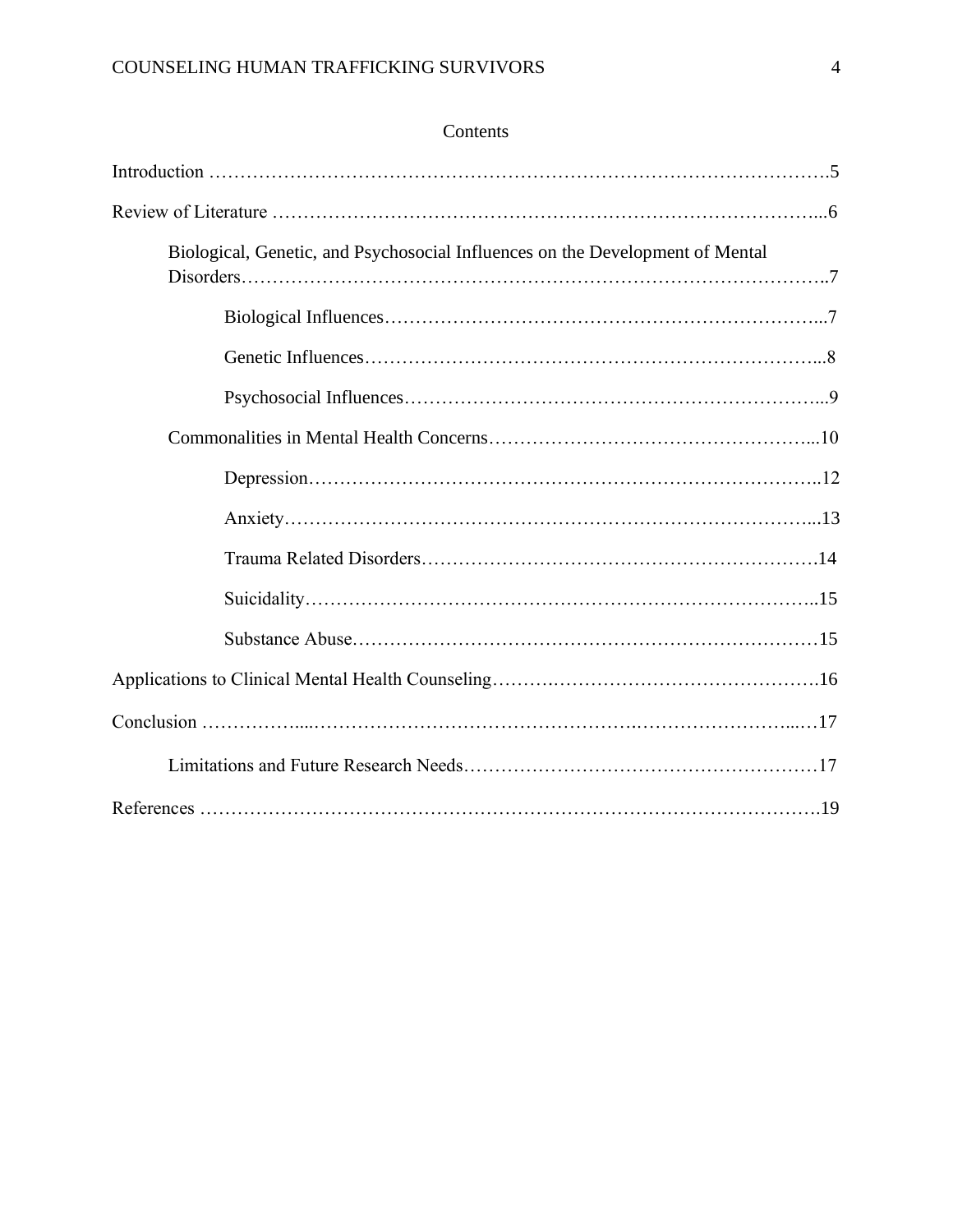# **Navigating Covert Exploitation: Treatment Considerations**

#### **for Counseling Human Trafficking Survivors**

Human trafficking is a global and pervasive form of modern-day slavery defined by The United States Department of Justice (2020) as a crime involving the exploitation of humans for labor, commercial sex, or other services through the use of force, coercion, or fraud. Human trafficking is comprised of two predominant forms of trafficking including sex trafficking, in which traffickers induce the trafficked to sell sex, and labor trafficking, in which traffickers induce the trafficked to work or provide services (Polaris Project, 2022).

Despite increased resources being devoted to fighting these global atrocities, human trafficking numbers are rising (United Nations Office on Drugs and Crime, 2018) and the psychological repercussions of exploitation are becoming increasingly evident (Muftić & Finn, 2013). In response, mental health counselors must be adequately equipped to treat these exceptionally vulnerable populations who commonly experience a multitude of mental health concerns post trafficking (Cook et al., 2018). Unfortunately, due to the clandestine, criminal nature of exploitation, research focusing on the mental health needs of human trafficking survivors is scarce. This literature review seeks to aid mental health counselors in their treatment of human trafficking survivors by garnering an understanding of the complex mental health needs of trafficking survivors by exploring biological, genetic, and psychosocial influences that increase their susceptibility to the development of mental health concerns. This review also aims to identify the most prevalent mental health concerns of human trafficking survivors. By acquiring an understanding of the predominant mental health concerns of trafficked populations, mental health counselors will be better prepared to deliver mental health care to trafficking survivors.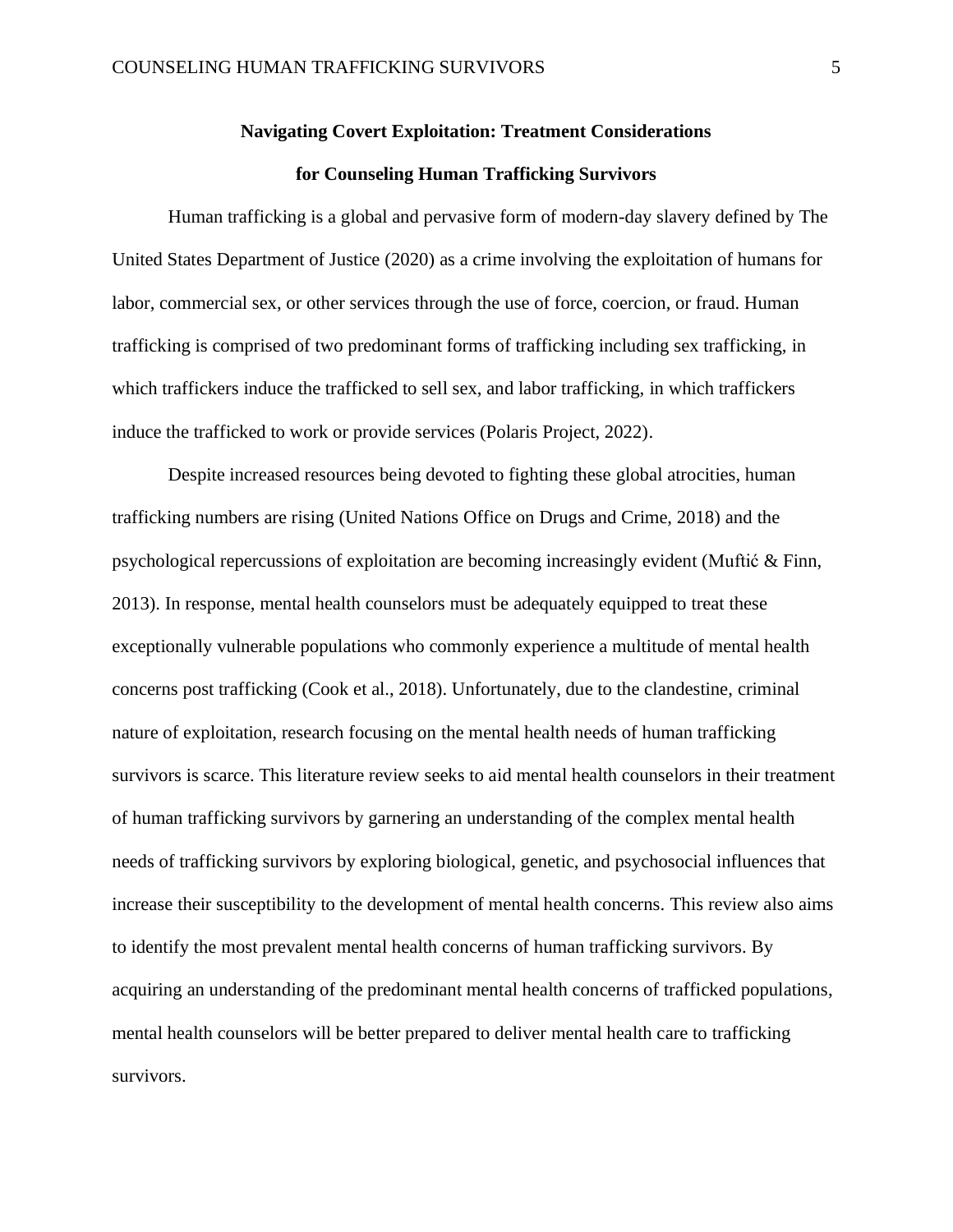#### **Review of Literature**

Existing literature suggests that human trafficking is quickly becoming one of the fastest growing forms of organized crime (Stotts & Ramey, 2009) and its victims are generating the trafficking industry billions of dollars in revenue each year (Tiller & Reynolds, 2020), with sex trafficking alone bringing in approximately 32 billion dollars annually (Litam, 2019). While the covert, criminal nature and global scale of human trafficking makes determining the exact prevalence of trafficking impossible, experts have utilized a variety of research methodologies to examine the prevalence of trafficking. Although estimates vary, recent studies indicate that approximately 27 million people worldwide are impacted by human trafficking exploitation annually, with 4.5 million of those being victims of sexual exploitation (Litam, 2017). Approximately 1.9 million of those sex trafficking victims are believed to be children (Kenny et al., 2019).

As human trafficking numbers rise, so too does the likelihood that mental health counselors will encounter clients in their practice who are at an increased risk of being trafficked, currently being trafficked, or who have a history of being trafficked. Findings from a 2013 study conducted by Muftić and Finn support this notion. Muftić and Finn (2013) surveyed survivors of human sex trafficking and found that a majority of survivors indicated they experienced at least one mental health problem post trafficking. Thus, research indicates that there are approximately 27 million people worldwide impacted by human trafficking (Litam, 2017), a majority of which will experience at least one mental health problem post trafficking (Muftić & Finn, 2013). These findings are not only alarming, but spark an important question: why are survivors of human trafficking at an increased risk of developing mental health concerns? A review of current literature suggests that there may be biological, genetic, and psychosocial influences that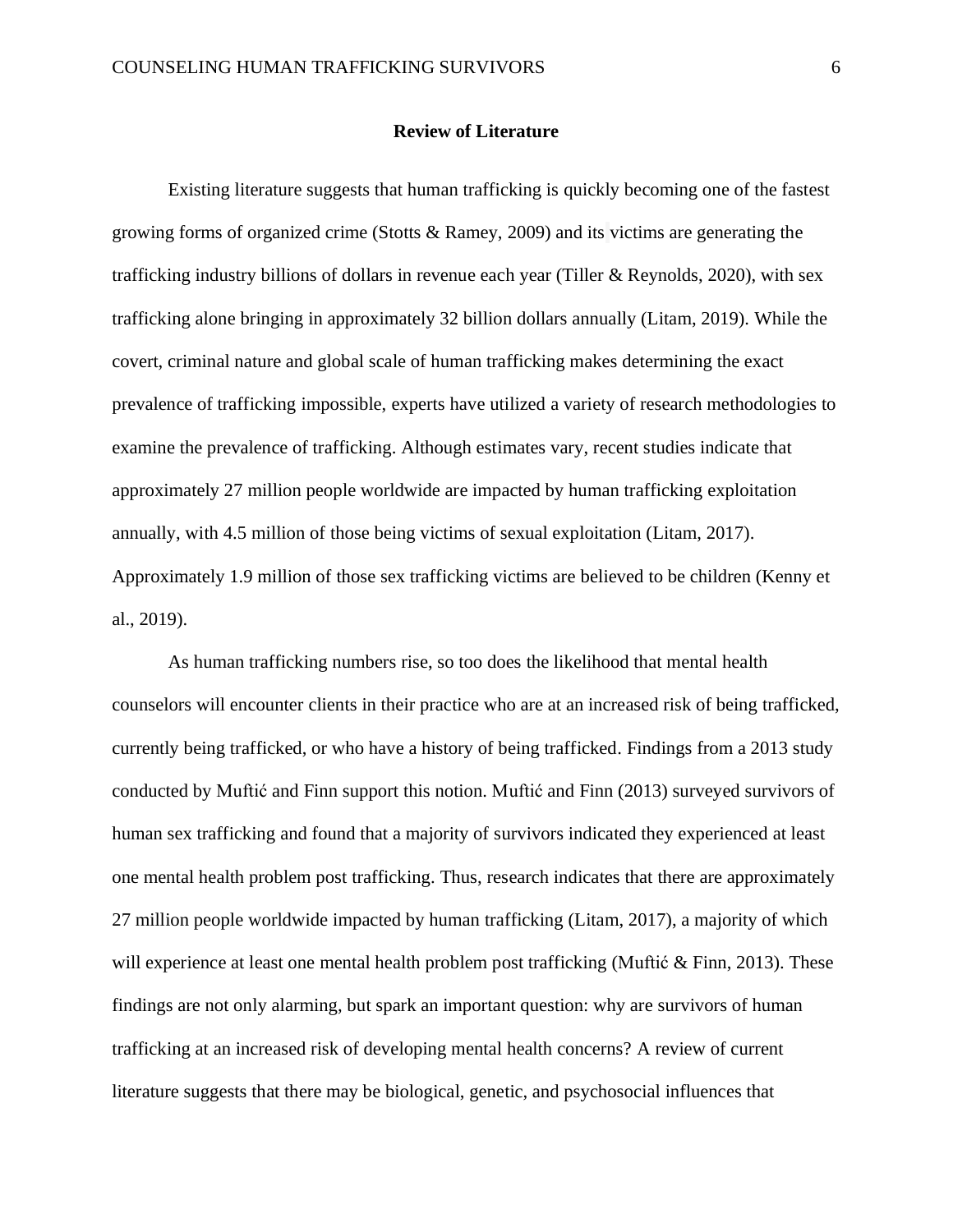increase human trafficking survivors' susceptibility to the development of mental health disorders (MacDuffie & Strauman, 2017).

## **Biological, Genetic, and Psychosocial Influences on the Development of Mental Disorders** *Biological Influences*

Over the course of the past two decades, researchers have largely accepted the belief that mental health disorders stem from biological roots and that they are the result of a disease of the brain (MacDuffie & Strauman, 2017). Researchers examining influences on the development of mental health disorders within human trafficking survivors acknowledge this stance, indicating that there are a variety of biological factors which influence the development of mental health concerns in trafficked populations (Levine & Schumacher, 2017).

Literature investigating the biological influences on the development of mental health disorders suggests that prolonged exposure to heightened levels of psychological stress is associated with distinct structural changes in the brain (Levine & Schumacher, 2017). Human trafficking victims are subject to prolonged exposures to heightened levels of psychological stress in a myriad of ways. Whether trafficked for the purpose of sexual exploitation or labor exploitation, victims are regularly subjected to dangerous and unsafe conditions which pose serious health and safety risks (Stotts  $\&$  Ramey, 2009). Human trafficking victims frequently face physical imprisonment and isolation (Dahal et al., 2015) and are commonly subjected to recurrent, violent assaults resulting in bruising, burns, cuts, broken teeth, blunt force trauma, and fractures (Eccleston, 2013; Levine & Schumacher, 2017). Thus, the inherently exploitative and abusive nature of trafficking, which directly exposes victims to heightened levels of psychological stress, can alter the structure of a victim's brain, resulting in an increased vulnerability to the development of mental health disorders.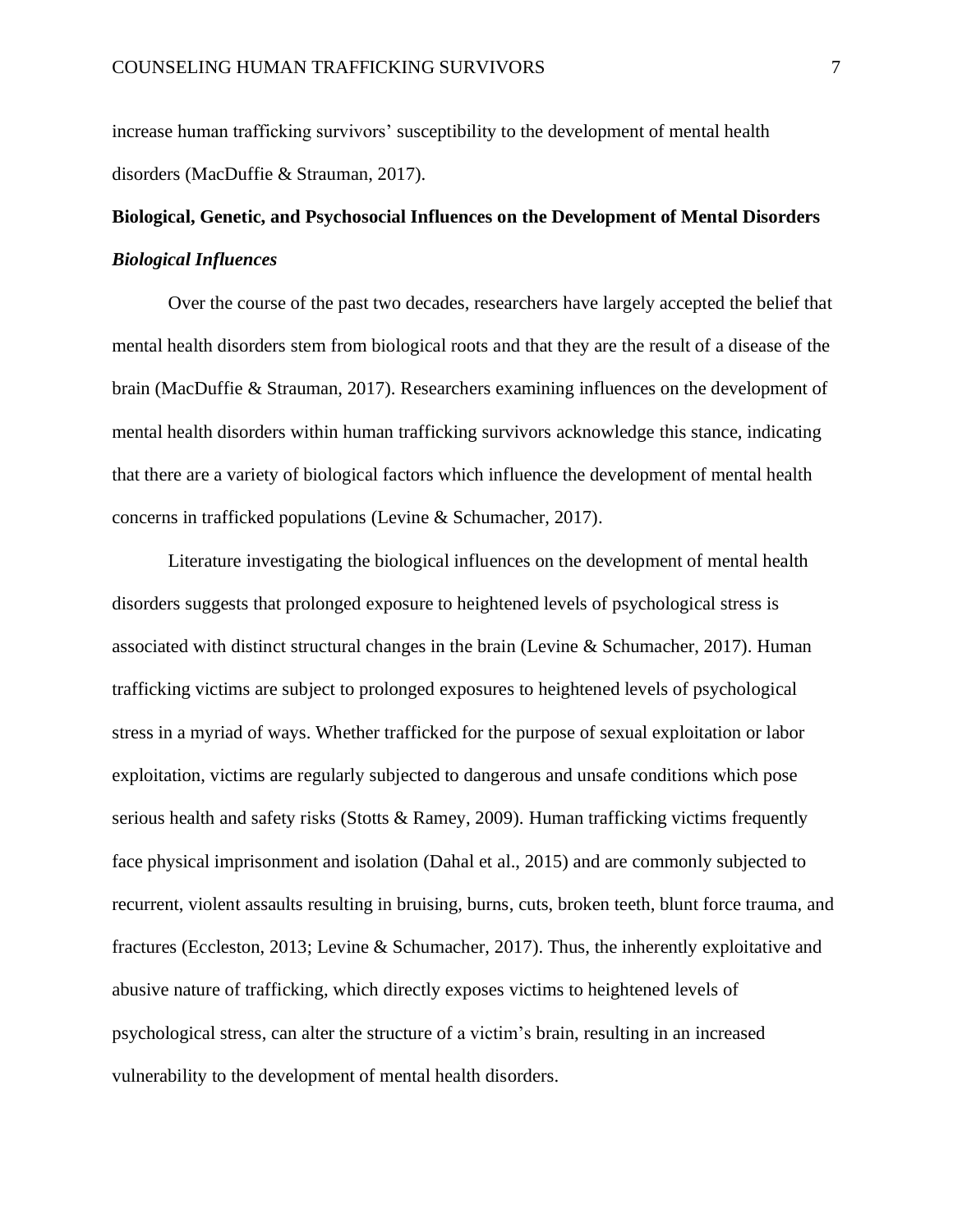Chronic exposures to stress have also been shown to result in a release of excess glucocorticoids in the brain which can negatively impact the body and mind, resulting in an increased vulnerability to the development of mental health disorders (Cattane et al., 2017). Neuroplasticity, the brain mechanisms that impact an individual's ability to perceive, adapt, respond to, and cope with a variety of factors may be negatively affected by prolonged exposures to stress (Cattane et al., 2017) resulting in an impaired ability to respond to and cope with subsequent stressors (Levine & Schumacher, 2017). As a result, trafficking survivors may not only be more susceptible to developing mental health concerns due to biological factors, but they subsequently may be biologically less equipped to successfully navigate and cope with stress post trafficking (Cattane et al., 2017; Levine & Schumacher, 2017).

#### *Genetic Influences*

Genetic factors may also influence the development of mental health disorders in trafficking survivors (Levine & Schumacher, 2017). No known studies examining specific genetic correlations associated with human trafficking and the development of mental health disorders have been conducted as of the time of this review, so exact genetic correlations remain unknown (Levine & Schumacher, 2017). It is of note, however, that traffickers tend to prey on vulnerable populations which may include victims who have a family history of mental health disorders (Levine & Schumacher, 2017). These genetic factors may predispose trafficking victims to be more likely to develop mental health disorders themselves, especially in response to prolonged exposures to the innumerable stressors associated with being trafficked (Levine & Schumacher, 2017). Further research into genetic factors that influence the development of mental health concerns could be beneficial to the field of counseling and could potentially aid in future prevention efforts.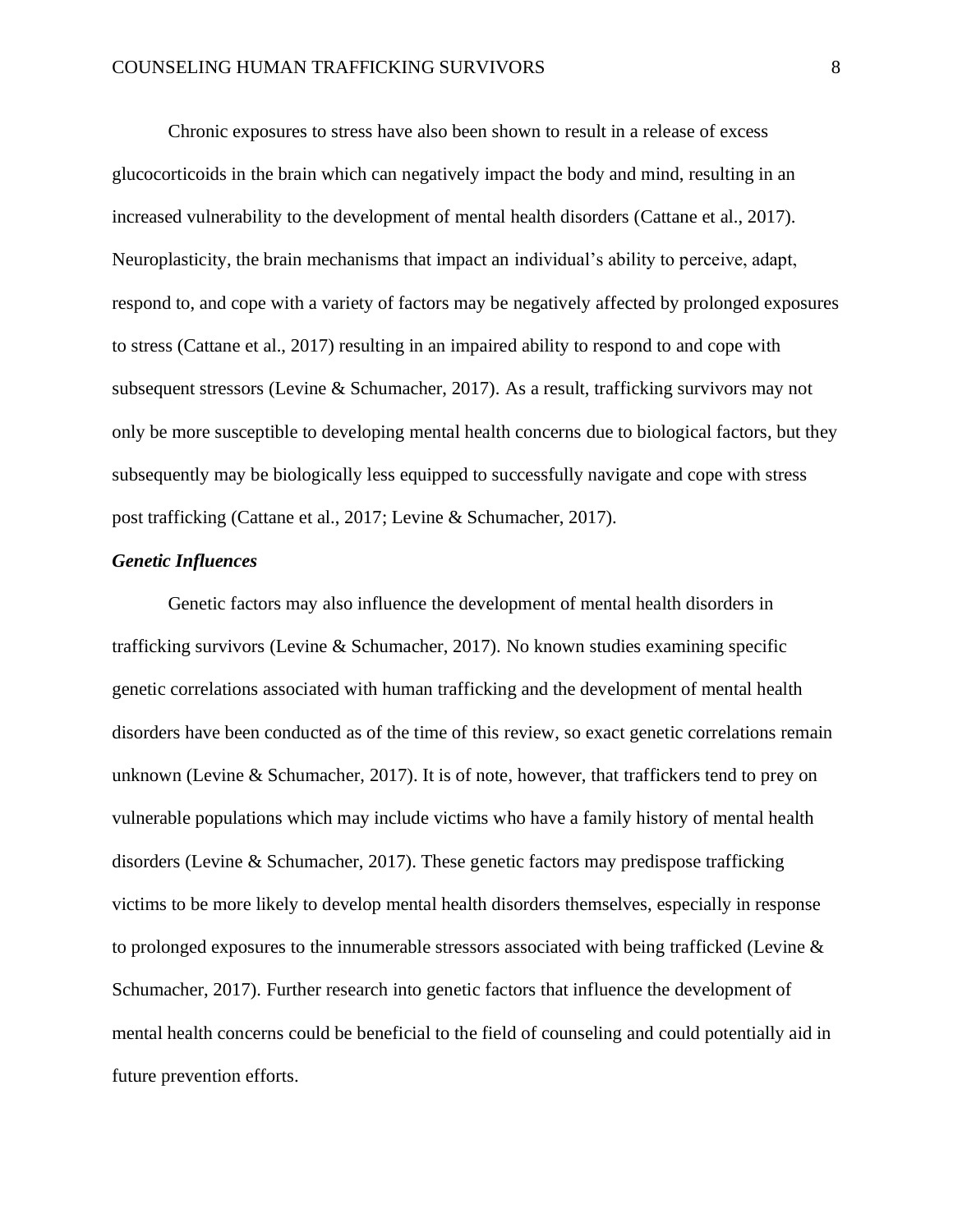#### *Psychosocial Influences*

Numerous psychosocial factors have been found to influence the likelihood that an individual will experience mental health concerns (Levine & Schumacher, 2017). A review of existing research, however, suggests that there may be a distinct overlap between the psychosocial factors that predispose trafficking victims to an increased susceptibility to experiencing mental health concerns and the psychosocial factors that predispose victims to being trafficked in the first place (Levine & Schumacher, 2017).

Although young women make up a large percentage of human sex trafficking victims (United Nations Office on Drug and Crime, 2018), traffickers target individuals across all geographic, socioeconomic, ethnic, and racial backgrounds. There are distinct factors that have been identified that put individuals at a significantly increased risk of being trafficked, however. Traffickers tend to prey on vulnerable populations who traditionally have access to fewer resources, thus making it easier to exploit their victims without detection or fear of escape (Tiller & Reynolds, 2020). Although individual risk factors do not solely contribute to vulnerable populations being trafficked, it is important to note that a combination of vulnerabilities may increase the chances of being targeted by traffickers (Fedina & Williamson, 2019).

Research indicates that vulnerable populations at an increased risk of being trafficked include people of color, members of the LGBTQ+ community, undocumented immigrants, people living in poverty, and people with a history of neglect, abuse, or maltreatment (Polaris Project, 2022). Findings from the Institute of Medicine and National Research Council (2013) suggest that individuals having mental health disorders or developmental delays were also at a heightened risk of being trafficked. Living in, or having a history of living in, unstable home environments may also increase an individual's risk of being trafficked (Landers et al., 2017).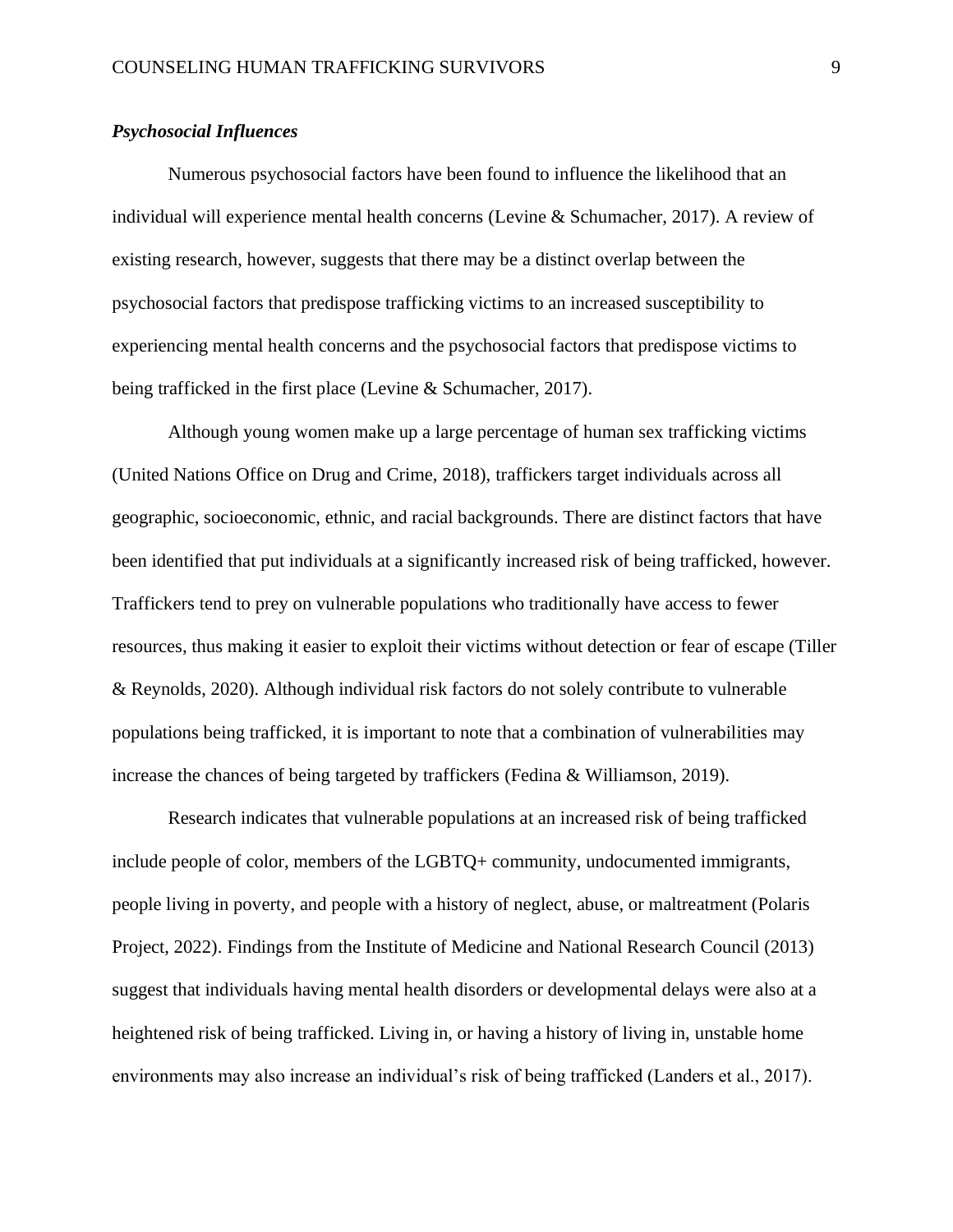Concurrently, literature suggests that unstable living environments, poverty, migration, unemployment, and a history of abuse are psychosocial factors that have been shown to predispose an individual to being trafficked (Polaris Project, 2022) and to being more susceptible to being diagnosed with a mental health disorder (Levine & Schumacher, 2017). The overlap in findings suggests that there are distinct psychosocial factors that both increase the probability of being trafficked and the likelihood of developing mental health concerns.

#### **Commonalities in Mental Health Concerns**

While literature suggests that human trafficking survivors face an increased susceptibility to the development of mental health disorders due to an array of biological, genetic, and psychosocial factors (Levine & Schumacher, 2017), the specific psychological needs of trafficked populations have received limited research attention. Empirical research regarding the psychological consequences of human trafficking may be limited, but existing studies of human trafficking survivors suggest alarming trends in the mental health concerns of trafficked populations.

As noted, a 2013 study conducted by Muftić and Finn surveyed survivors of human sex trafficking and found that a majority of survivors indicated they experienced at least one mental health problem post trafficking. Further studies support this notion, including a study conducted by Cook et al. (2018) which reviewed the data of 184 sexually exploited youth females in a juvenile court and found that 76% of sexually exploited youth observed had at least one documented mental health problem, while 62% reported having multiple mental health problems post trafficking. Notably, 43% of participants in this study reported a history of being hospitalized for mental health problems post trafficking (Cook et al., 2018), illuminating the dire need for early and effective psychological intervention and counselor preparedness.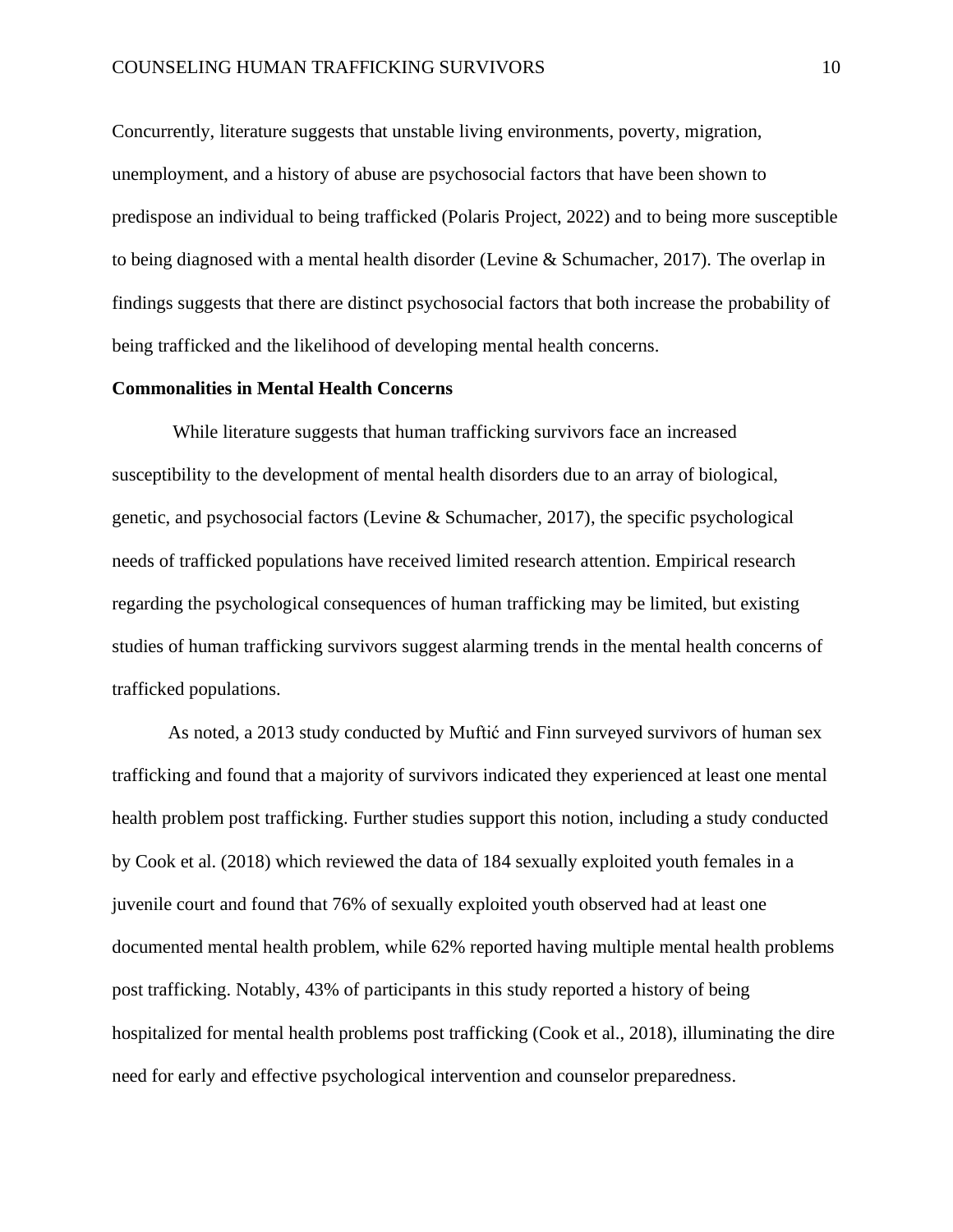Despite research being limited, researchers have begun to explore and identify commonalities in specific mental health concerns experienced by human trafficking survivors. A systemic review conducted by Oram et al. (2012) identified specific mental health concerns of trafficking survivors. In their study, researchers examined 19 peer-reviewed papers on studies of sexually exploited trafficking survivors and found that, while mental health concerns varied significantly among survivors, a large number of survivors reported experiencing increased depression, anxiety, and trauma related disorders (Oram et al., 2012).

Data from a 2018 study conducted by Hopper and Gonzalez supported these findings. Hopper and Gonzalez compared the psychological evaluations of 131 domestic and foreign trafficking survivors, including 66 survivors of sex trafficking and 65 survivors of labor trafficking (2018). Their study sample was comprised of 72% female, 18% male, and 10% transgender survivors from around the world (Hopper & Gonzalez, 2018). The results of Hopper and Gonzalez's study supported the notion that depression and posttraumatic stress disorder were among the most common psychological concerns in their sample (2018).

Similar findings were reported in a 2014 study conducted by Lederer & Wetzel in which researchers recruited a study sample of 107 domestic, female sex trafficking survivors from the United States. In their study, Lederer & Wetzel utilized a mixed-methods research approach, using qualitative data collection from focus groups and structured interviews using quantitative analysis (2014). Results of their study indicated that 88.7% of their sample experienced depression, 76.4% experienced anxiety, 68% experienced flashbacks, 73.6% experienced nightmares, and 82.1% experienced feelings of shame or guilt (Lederer & Wetzel, 2014).

Collectively, current literature suggests that commonalities in the mental health concerns exist among trafficked populations and include depression, anxiety, trauma related disorders,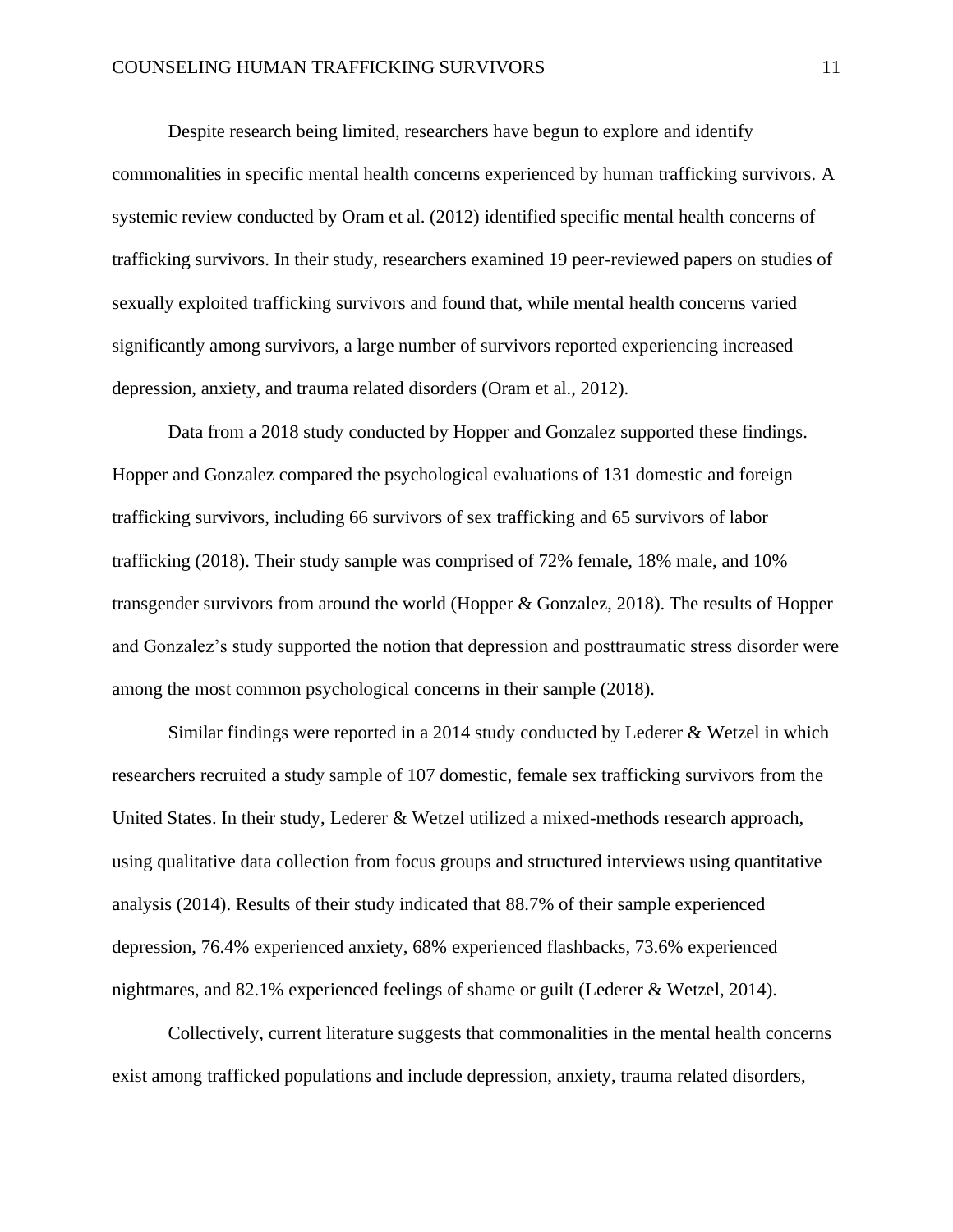suicidality, and substance abuse (Lederer & Wetzel, 2014; Hopper & Gonzalez, 2018; Oram et al. 2012; Hossain et al. 2010; Alhajji et al., 2021; Ostrovschi et al., 2011; Oram et al., 2016). While examining the current literature, patterns in the experiences of human trafficking survivors with these mental health concerns were evident.

#### *Depression*

Current literature focusing on the mental health of human trafficking survivors indicates that depression is commonly experienced among both minors and adults (Lederer & Wetzel, 2014; Hopper & Gonzalez, 2018; Oram et al. 2012; Hossain et al. 2010; Alhajji et al., 2021). As noted, Lederer & Wetzel (2014) found that, of the 107 female sex trafficking survivors surveyed in their study, 88.7% of victims reportedly indicated symptoms of depression. Symptoms of depression vary in frequency and intensity but may include a depressed mood most of the day, diminished pleasure in previously enjoyed activities, weight loss or weight gain, insomnia, fatigue, recurrent thoughts of death, or suicidal ideation (American Psychiatric Association, 2013). While symptoms of depression are commonly reported among trafficked individuals (Lederer & Wetzel, 2014; Hopper & Gonzalez, 2018; Oram et al. 2012; Hossain et al. 2010; Alhajji et al., 2021), researchers have sought to gain clarity on the specific factors associated with higher levels of depression reported among this population.

Hossain et al. (2010) conducted a study interviewing 204 girls and women who had been trafficked for the purpose of sexual exploitation. In their study, researchers utilized subscales of the Brief Symptom Inventory and Harvard Trauma Questionnaire to interview trafficking survivors and found that sexual violence and injuries experienced during trafficking were associated with higher rates of reported depression (Hossain et al., 2010). In their systemic review of studies, Oram et al. (2012) reported similar findings with higher rates of depression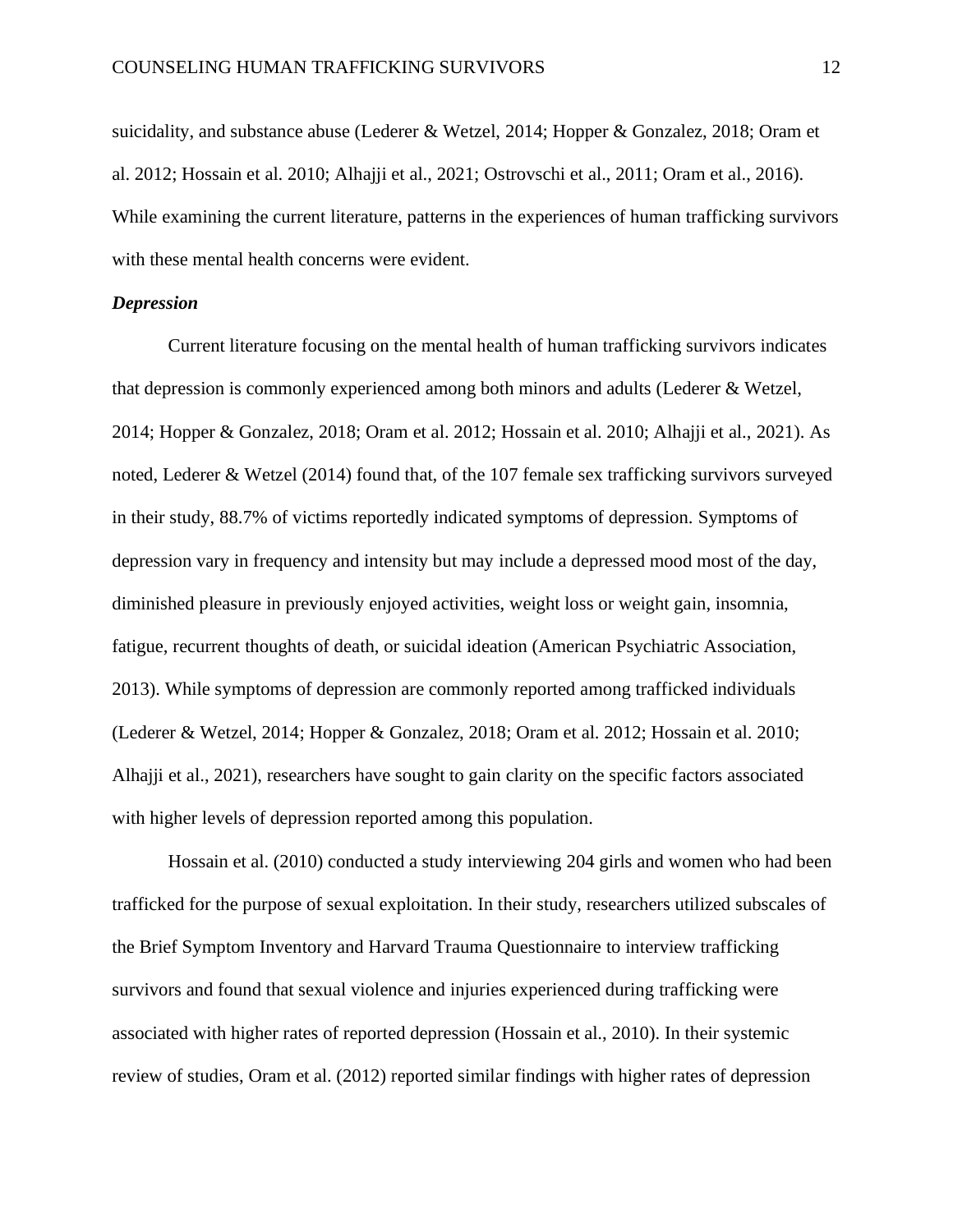being associated with experiences of sexual violence and injuries during trafficking. Notably, women who had been exploited sexually had an increased risk of depression compared to women who had been trafficked for labor exploitation. (Oram et al., 2012).

Studies conducted by Hossain et al. (2010) and Oram et al. (2012) concurrently found that the length of time spent in trafficking correlated with the levels of depression reported. Individuals who had been trafficked for longer periods of time tended to report higher levels of depression (Hossain et al., 2010). Alternatively, more time that had passed following their exit from trafficking was associated with lower levels of depression reported among survivors (Hossain et al., 2010).

#### *Anxiety*

Literature identifies anxiety as another significant commonality in the metal health concerns of human trafficking survivors (Oram et al. 2012; Levine & Schumacher, 2017). Lederer & Wetzel (2014) found that, of the 107 female sex trafficking survivors surveyed in their study, 76.4% of victims reportedly indicated symptoms of anxiety. Symptoms of anxiety vary but may include excessive anxiety and worry, difficulty controlling the worry, restlessness, being easily fatigued, irritability, and muscle tension (American Psychiatric Association, 2013).

A 2017 study conducted by Landers et al. assessed 87 youth between 9 and 18 years of age who had been sexually exploited and met additional inclusion criteria including having had been a child in the welfare dependency program, having lived in Miami-Dade County, Florida, and who were entering post trafficking treatment. Researchers collected data by utilizing the Florida version of the Child and Adolescent Needs and Strengths-Commercially Sexually Exploited (CANS-CSE) assessment tool and found that anxiety was not only common among minor survivors of human trafficking, but that anxiety significantly impacted the functioning of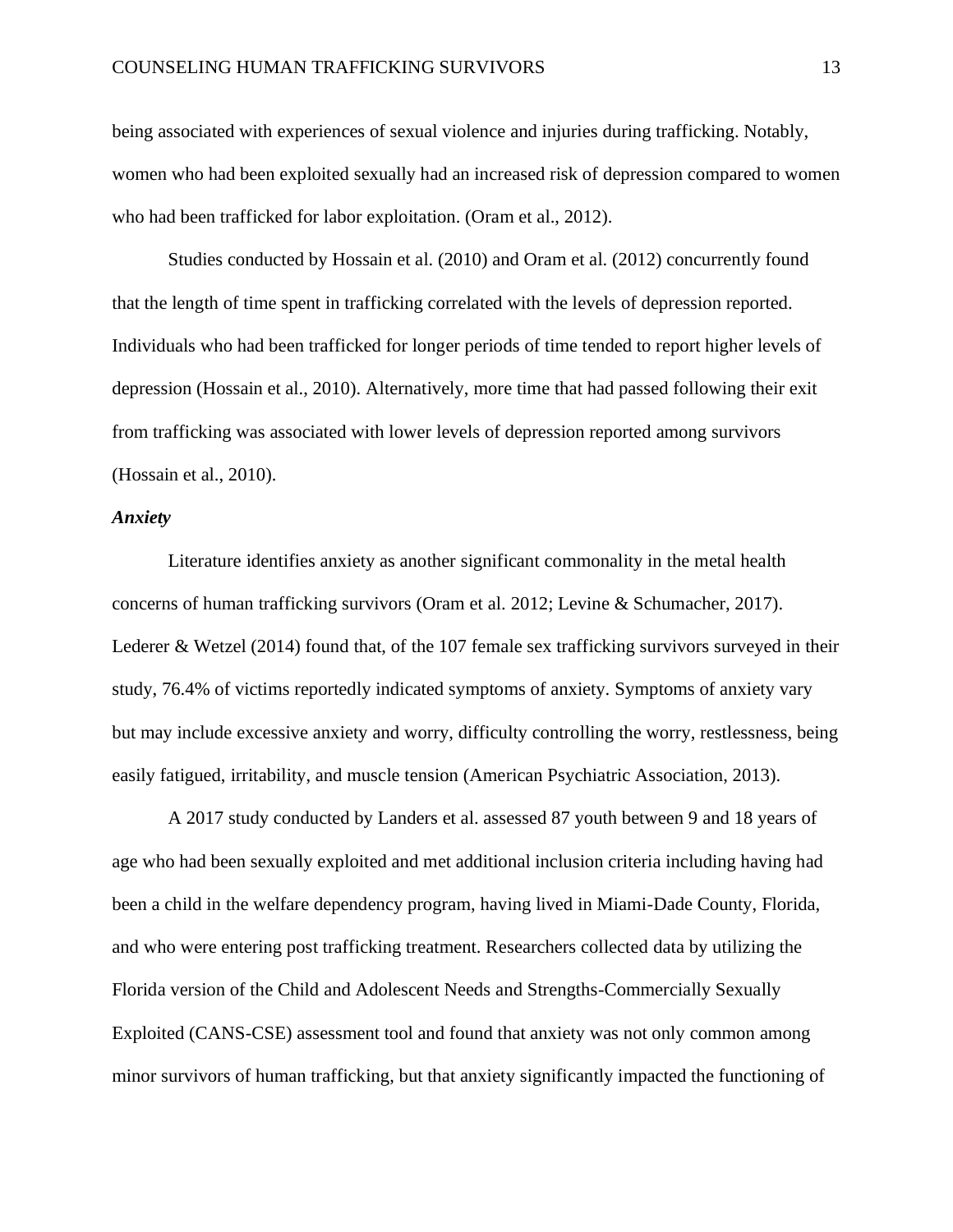just over half of the sexually exploited minors in the study (Landers et al., 2017). It is of note that research indicates that anxiety symptoms, similar to depressive symptoms, are reported in higher rates among survivors of sexual violence and injuries (Hossain et al., 2010; Oram et al., 2012). Length of time spent in trafficking was noted to be correlated to symptoms of anxiety reported, with survivors who had been trafficked for longer periods of time reporting higher levels of anxiety (Hossain et al., 2010).

#### *Trauma Related Disorders*

Researchers have identified that trauma related disorders, especially posttraumatic stress disorder, are common among survivors of human trafficking (Lederer & Wetzel, 2014; Hopper & Gonzalez, 2018; Oram et al. 2012; Hossain et al. 2010; Alhajji et al., 2021). Symptoms of posttraumatic stress disorder differ in frequency and severity but may include recurrent, involuntary, or intrusive distressing memories of trauma, recurrent, distressing dreams, dissociative reactions, flashbacks, intense or prolonged psychological distress, physiological reactions, negative alterations in cognitions and mood, and alterations in arousal and reactivity (American Psychiatric Association, 2013).

Ostrovschi et al. (2011) conducted a longitudinal study of 120 women eighteen years of age and older who had been trafficked and were returning to Moldova. Researchers compared psychiatric diagnoses of survivors provided by a trained Moldavian psychiatrist using the Structured Clinical Interview for DSM-IV at two points in time post trafficking, including at five days post trafficking and approximately six months post trafficking, and found that 48% of women met the diagnostic criteria for posttraumatic stress disorder at five days post trafficking compared to 36% at approximately six months post trafficking (Ostrovschi et al., 2011). These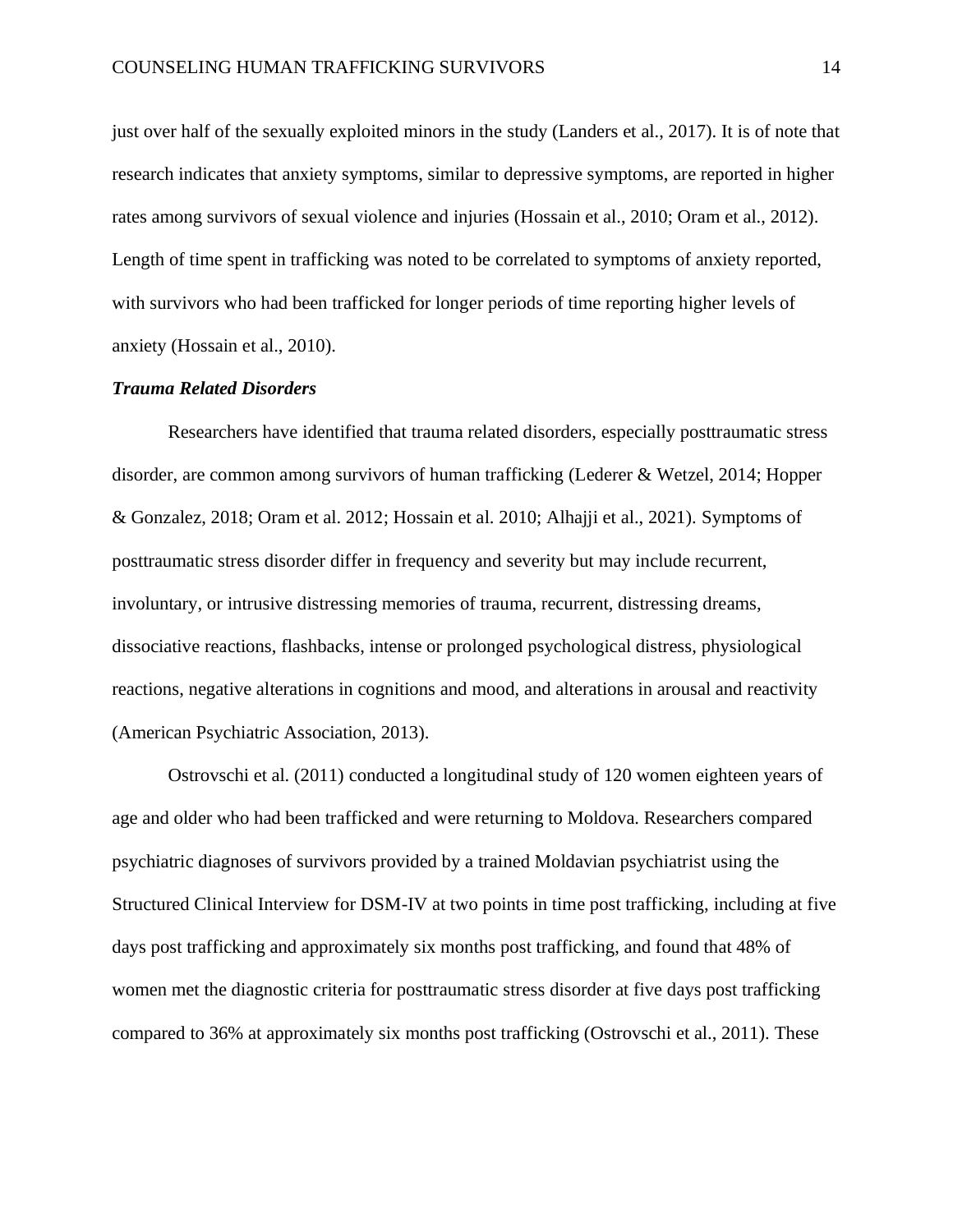findings suggest that the dramatic impact that human trafficking has on mental health is not only immediate, but long-lasting.

#### *Suicidality*

While depression, anxiety, and trauma disorders are among the most commonly identified mental health concerns in human trafficking survivors (Lederer & Wetzel, 2014; Hopper & Gonzalez, 2018; Oram et al. 2012; Hossain et al. 2010; Alhajji et al., 2021), research suggests that survivors are also at an increased risk for suicidality (Codisco et al., 2022). In their study of human trafficking survivors, Lederer & Wetzel (2014) found that 41% of survivors studied indicated having attempted suicide.

A subsequent study by Oram et al. (2016) supported high rates of suicidality in human trafficking survivors. Oram et al. collected data using a cross-sectional survey of 52 men and 98 women sex trafficking survivors in England and assessed for suicidality using the Revised Clinical Interview Schedule (2016). Researchers found that, of the 150 survivors of human trafficking studied, 41% had experienced suicidal thoughts within the past week (Oram et al., 2016). The high rates of depression, anxiety, and trauma related disorders observed in human trafficking survivors (Lederer & Wetzel, 2014; Hopper & Gonzalez, 2018; Oram et al. 2012; Hossain et al. 2010; Alhajji et al., 2021), may serve as risk factors for increased suicidality in addition to poverty, family conflict, violence, and homelessness which are commonly associated with trafficking and suicidality (Codisco et al., 2022).

#### *Substance Abuse*

Substance abuse may impact survivors of human trafficking in a myriad of ways. In a qualitative study conducted by Rajaram & Tidball (2018), researchers utilized one-on-one, indepth interviews with survivors of sex trafficking from the Midwest who were 19 years of age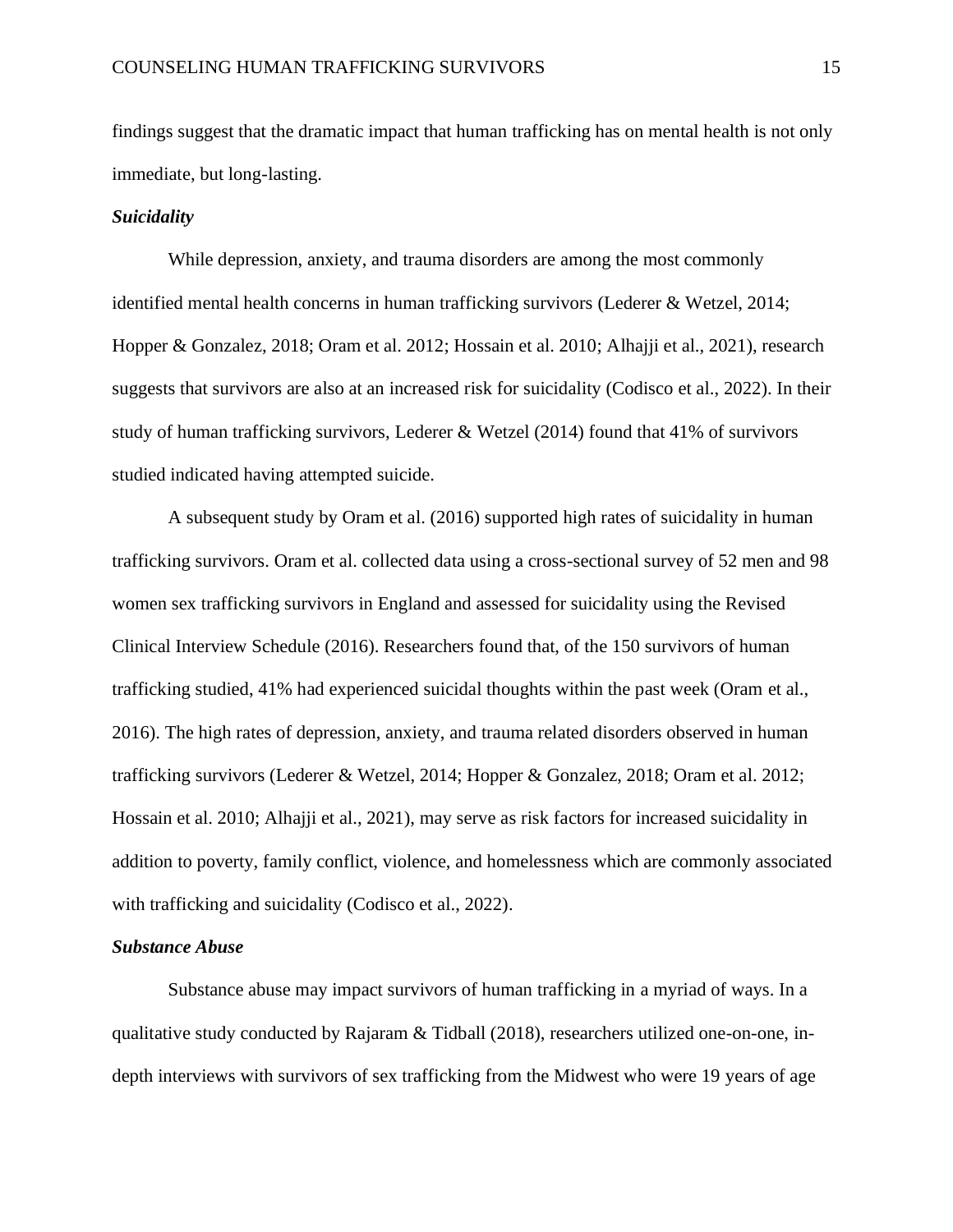and older and who had been at least one year post trafficking at the time of the study. Of the survivors interviewed, 59.1% identified as White-Caucasian, 9.1% identified as Latino/Hispanic, 18.2% identified as African American, and 13.6% identified as mixed race/ethnicity (Rajaram & Tidball, 2018). In their analysis of interviews, Rajaram and Tidball found that substance abuse played a unique role in many of the survivors' stories (2018). A number of survivors noted that they were forced to exchange sex in order to support the drug addictions of their friends and family (Rajaram & Tidball, 2018). Rajaram & Tidball also found commonalities related to substance abuse in human trafficking survivors in that many survivors were introduced or forced to use drugs by traffickers in order to maintain control over them, while others were sexually exploited in order to feed their own addictions (2018). Other survivors noted that they began utilizing drugs as a means to cope with the trauma of being trafficked (Rajaram & Tidball, 2018).

#### **Applications to Clinical Mental Health Counseling**

With research indicating that approximately 27 million people worldwide are impacted by human trafficking exploitation annually (Litam, 2017), a majority of which experience at least one mental health concern post trafficking (Muftić & Finn, 2013), it is likely that clinical mental health counselors will encounter survivors in their practice. Counselors must be cognizant of the biological, genetic, and psychosocial influences that contribute to an increased susceptibility to the development of mental health concerns in trafficked populations. Not only will this knowledge aid counselors in conceptualizing the cases of human trafficking survivors they work with, but this knowledge will also help counselors play an active role in developing prevention strategies that will help their clients avoid entry or re-entry into trafficking. Counselors can utilize these findings to identify individuals at an increased risk of developing mental health concerns, being trafficked, or being re-trafficked and alter their course of treatment accordingly.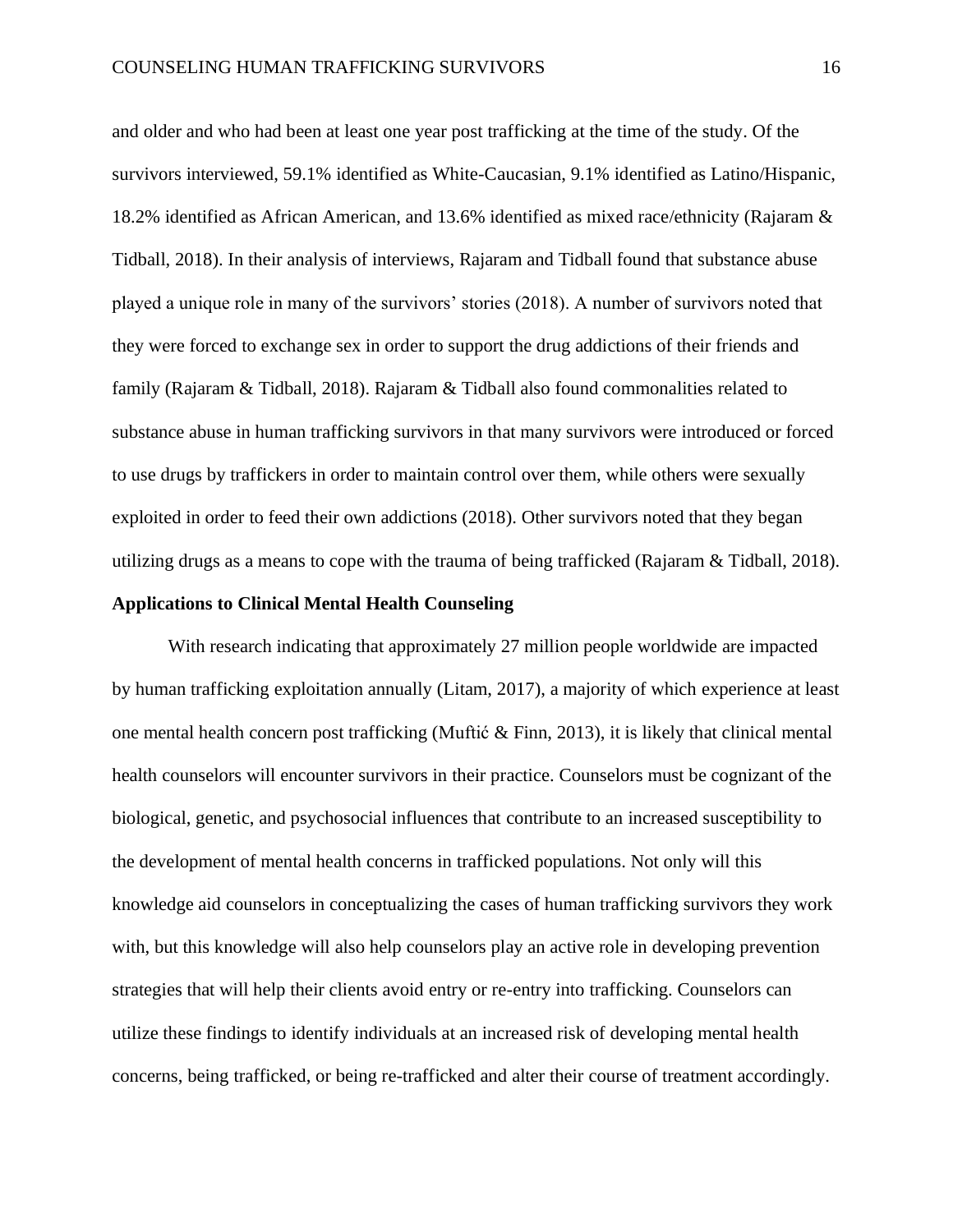The current literature identifying commonalities in the significant mental health concerns experienced by survivors as a result of trafficking illuminate the need for further advocacy efforts in the field of mental health counseling. Advocacy efforts may include the development of professional training tools illustrating the multifaceted needs of human trafficking survivors, the development of screening tools to assist counseling professionals in identifying clients who are at an increased risk of being trafficked, who are currently being trafficked, or who are at risk of re-entering trafficking, and advocacy for increased research of these vulnerable and underserved populations in order to better inform and guide counselors in their treatment efforts.

#### **Conclusion**

Current research into the mental health needs of human trafficking survivors suggests that human trafficking has dire consequences on the mental health of trafficked populations. Human trafficking survivors face an increased susceptibility to the development of mental health concerns due to a number of biological, genetic, and psychosocial factors (Levine & Schumacher, 2017). These mental health concerns vary in severity but frequently include anxiety, depression, trauma related disorders, suicidality, and substance abuse (Rajaram & Tidball, 2018; Lederer & Wetzel, 2014; Hopper & Gonzalez, 2018; Oram et al. 2012; Hossain et al. 2010; Alhajji et al., 2021; Codisco et al., 2022). These findings shed light on the most prevalent mental health concerns in human trafficking populations and call for further research into their complex needs.

#### **Limitations and Future Research Needs**

As noted, research surrounding the mental health needs of trafficked populations has historically been limited. Current research findings suggest a dire need for further research in order to gain a richer understanding of the complexities of human trafficking and to enhance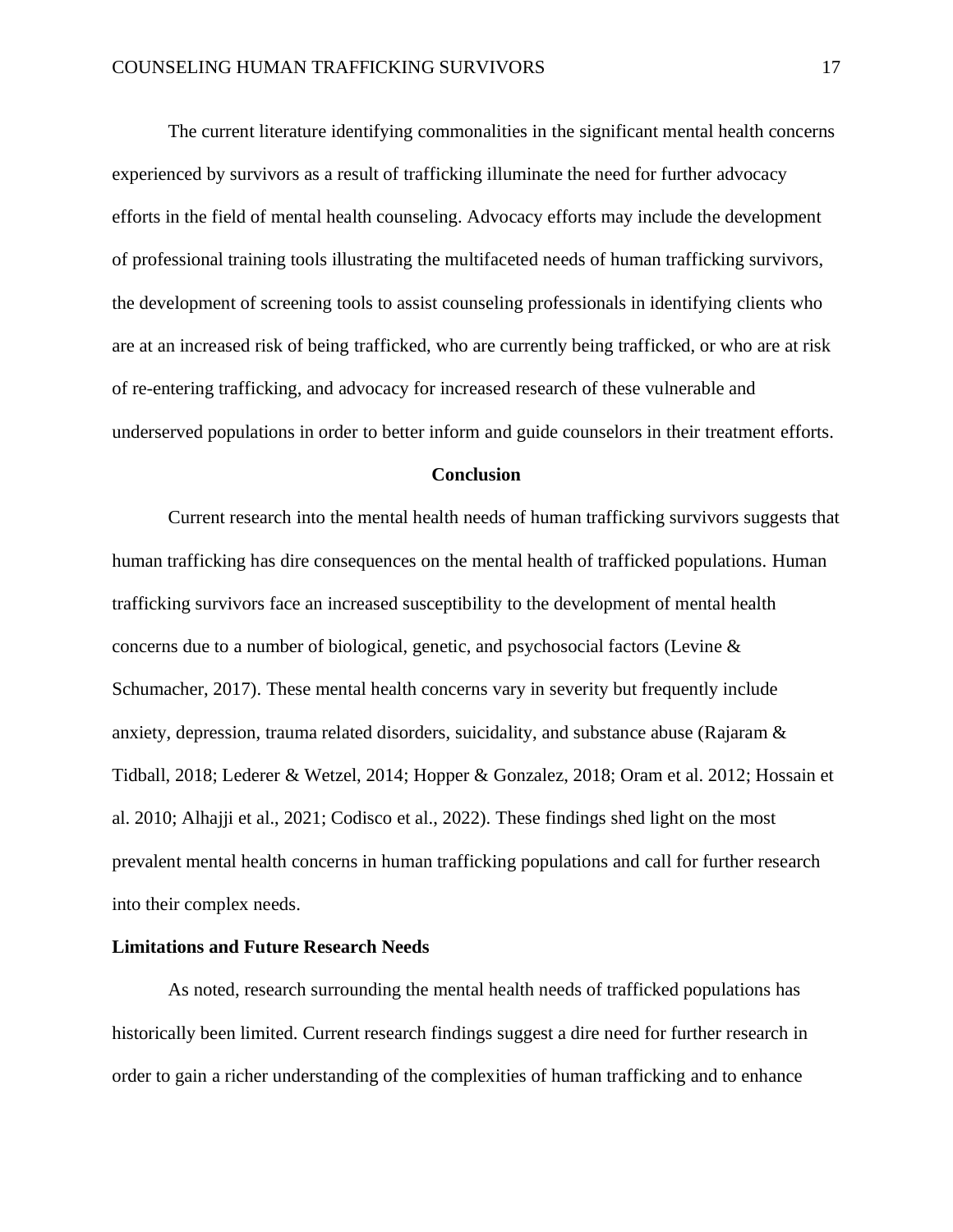mental health counselors' understanding and ability to provide appropriate and effective treatments. Existing research has tended to focus on the experiences of female sex trafficking survivors, leaving a gap in research examining the needs of non-female identifying trafficking survivors and individuals trafficked for the purpose of labor exploitation. Future research would benefit from including a more diverse look at the mental health needs of all trafficked populations. Additionally, little research has been done examining multicultural differences in human trafficking survivors which is especially important considering the global scale of human trafficking and the moving of trafficked populations across borders.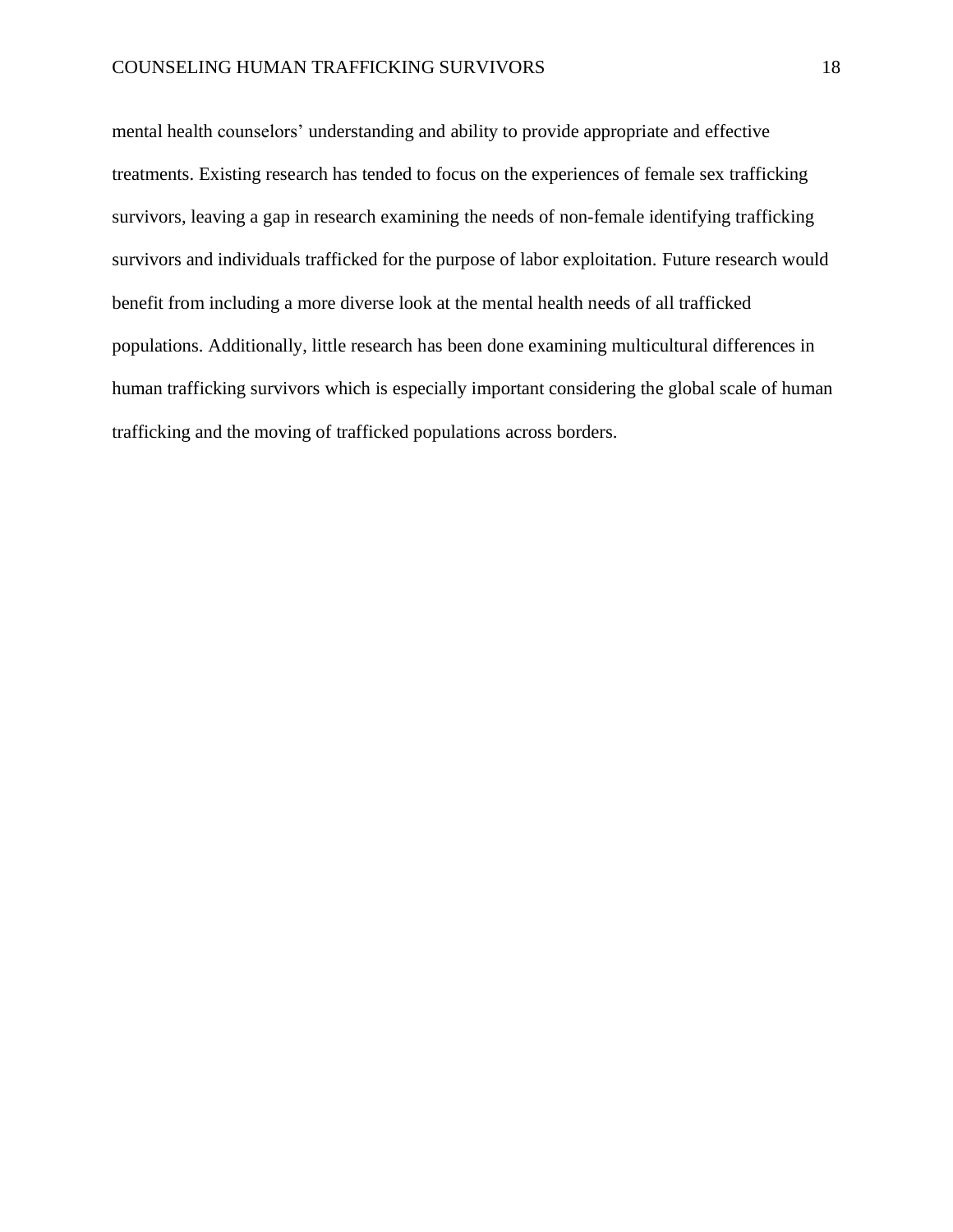#### **References**

- Alhajji, L., Hadjikyriakou, M., & Padilla, V. (2021). Psychiatrists' Response to Human Trafficking. *Psychiatric Times, 38*(12), 55-58.
- American Psychiatric Association. (2013). *Diagnostic and statistical manual of mental disorders*   $(5<sup>th</sup>$  ed.).
- Cattane, N., Rossi, R., Lanfredi, M., & Cattaneo, A. (2017) Borderline personality disorder and childhood trauma: exploring the affected biological systems and mechanisms. *BMC Psychiatry, 17,* 1-14.
- Codisco Tsai, L., Carlson, C., Baylosis, R., Hentschel, E., Nicholson, T., Eleccion, J., Ubaldo, J., Stanley, B., Brown, G. K., & Wainberg, M. (2022). Practitioner Experiences Responding to Suicide Risk for Survivors of Human Trafficking in the Philippines. *Qualitative Health Research, 32*(3), 556-570.
- Cook, M. C., Barnert, E., Jjadi-Maghsoodi, R., Ports, K., & Bath, E. (2018). Exploring Mental Health and Substance Use Treatment Needs of Commercially Sexually Exploited Youth Participating in a Specialty Juvenile Court. *Behavioral Medicine, 44*(3), 242-249.
- Dahal, P., Joshi, S. K., & Swahnberg, K. (2015). "We are looked down upon and rejected socially": a qualitative study on the experiences of trafficking survivors in Nepal. *Global Health Action, 8*(1), 1-N.
- Eccleston, D. (2013). Identifying victims of human trafficking. *Community Practitioner, 86*(5), 40-42.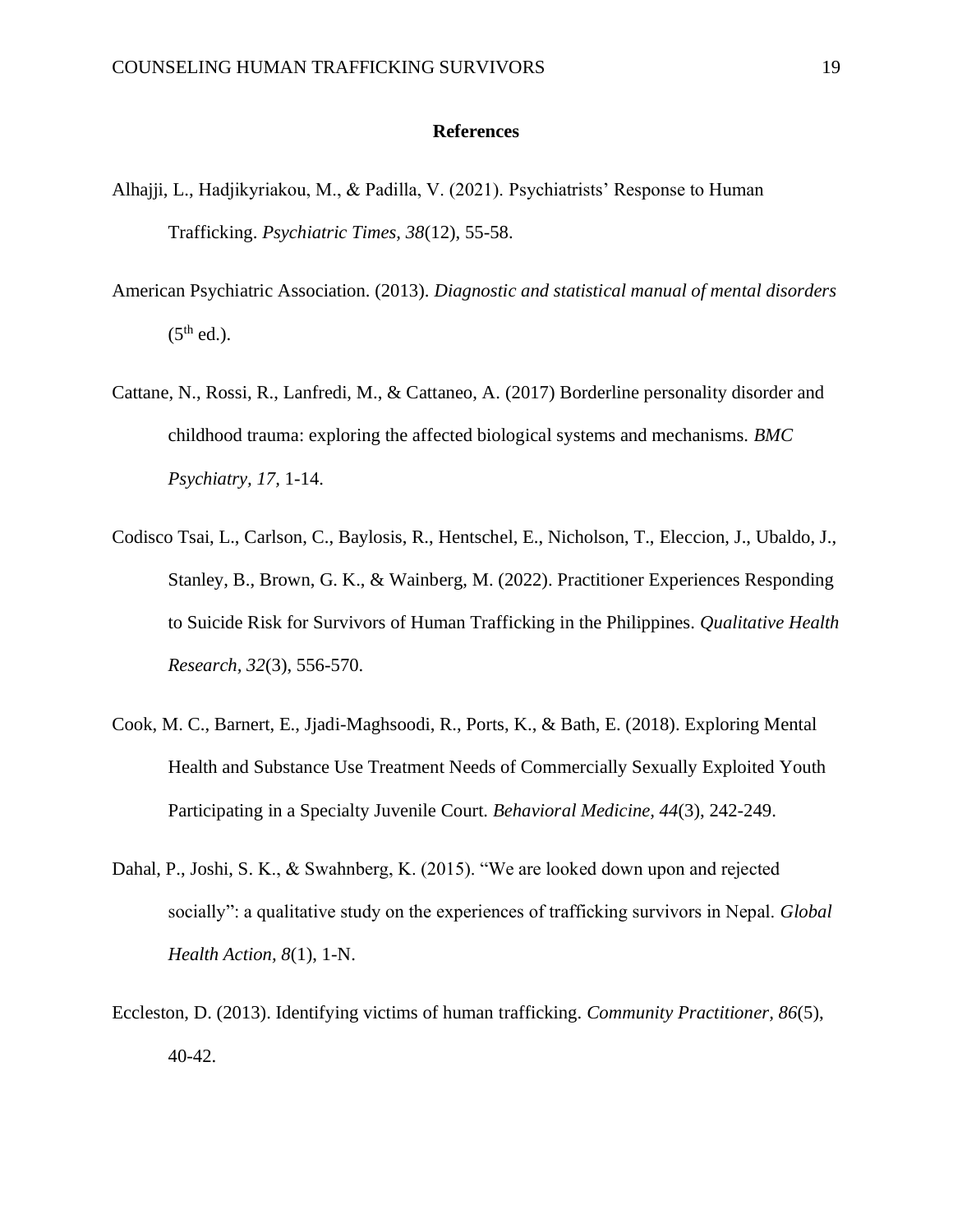- Fedina, L., Williamson, C., & Perdue, T. (2019). Risk factors for domestic child sex trafficking in the United States. *Journal of Interpersonal Violence, 34*(13), 2653-2673.
- Hopper, E. K., & Gonzalez, L. D. (2018). A Comparison of Psychological Symptoms in Survivors of Sex and Labor Trafficking. *Behavioral Medicine, 44*(3), 177-188.
- Hossain, M., Zimmerman, C., Abas, M., Light, M., & Watts, C. (2010). The Relationship of Trauma to Mental Disorders Among Trafficked and Sexually Exploited Girls and Women. *American Journal of Public Health, 100*(12), 2442-2449.
- Institute of Medicine and National Research Council Committee on the Science of Adolescence. (2011). The Science of Adolescent Risk-Taking: Workshop Report. *National Academies Press, 4.* <https://www.ncbi.nlm.nih.gov/books/NBK53420/>
- Kenny, M. C., Helpingstine, C., Long, H., Perez, L., & Harrington, M. C. (2019). Increasing Child Serving Professionals' Awareness and Understanding of the Commercial Sexual Exploitation of Children. *Journal of Child Sexual Abuse, 28*(4), 417-434.
- Landers, M., McGrath, K., Johnson, M. H., Armstrong, M. I., & Dollard, N. (2017). Baseline Characteristics of Dependent Youth Who Have Been Commercially Sexually Exploited: Findings from a Specialized Treatment Program. *Journal of Child Sexual Abuse, 26*(6), 692-709.
- Lederer L. J., & Wetzel C. A. (2014). The health consequences of sex trafficking and their implications for identifying victims in healthcare facilities. *Annals of Health Law*, 23(61).
- Levine, J. A., & Schumacher, U. (2017). Mental health issues in survivors of sex trafficking. *Cogent Medicine, 4*(1), 0.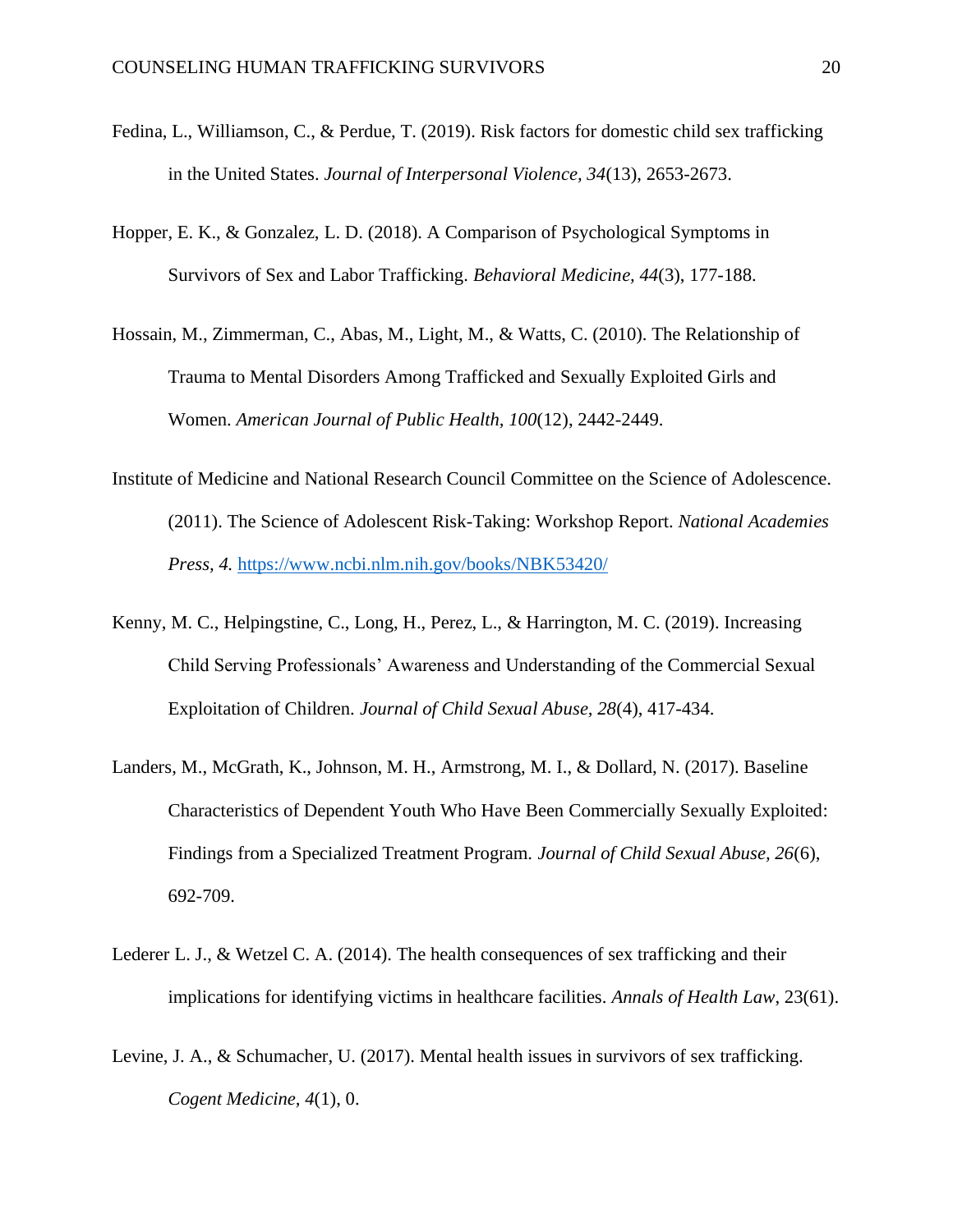- Litam, S. D. A. (2017). Human Sex Trafficking in America: What Counselors Need to Know. *Professional Counselor, 7*(1), 45-61.
- MacDuffie, K. E., & Strauman, T. J. (2017). Understanding our own biology: The relevance of auto-biological attributions for mental health. *Clinical Psychology: Science and Practice, 24*(1), 50-68.
- Muftić, L. R., & Finn, M. A. (2013). Health Outcomes Among Women Trafficked for Sex in the United States: A Closer Look. *Journal of Interpersonal Violence, 28*(9), 1859-1885.
- Oram, S., Abas, M., Bick, D., Boyle, A., French, R., Jakobowitz, S., Khondoker, M., Stanley, N., Trevillion, K., Howard, L., & Zimmerman, C. (2016). Human trafficking and health: A survey of male and female survivors in England. *American Journal of Public Health, 106*(6), 1073-1078.
- Oram, S., Stockl, H., Busza, J., Howard, L. M., & Zimmerman, C. (2012) Prevalence and Risk of Violence and the Physical, Mental, and Sexual Health Problems Associated with Human Trafficking: Systemic Review. *PLoS Medicine, 9*(5), 1-13.
- Ostrovschi, N. V., Prince, M. J., Zimmerman, C., Hotineanu, M. A., Gorceag, L. T., Gorceag, V. I., Flach, C., & Abas, M. A. (2011). Women in post-trafficking services in Moldova: diagnostic interviews over two time periods to assess returning women's mental health. *BMC Public Health, 11*(1), 232-240.

Polaris Project. (2022). Human trafficking.<https://polarisproject.org/human-trafficking>

Rajaram, S. S., & Tidball, S. (2018). Survivors' Voices-Complex Needs of Sex Trafficking Survivors in the Midwest. *Behavioral Medicine, 44*(3), 189-198.